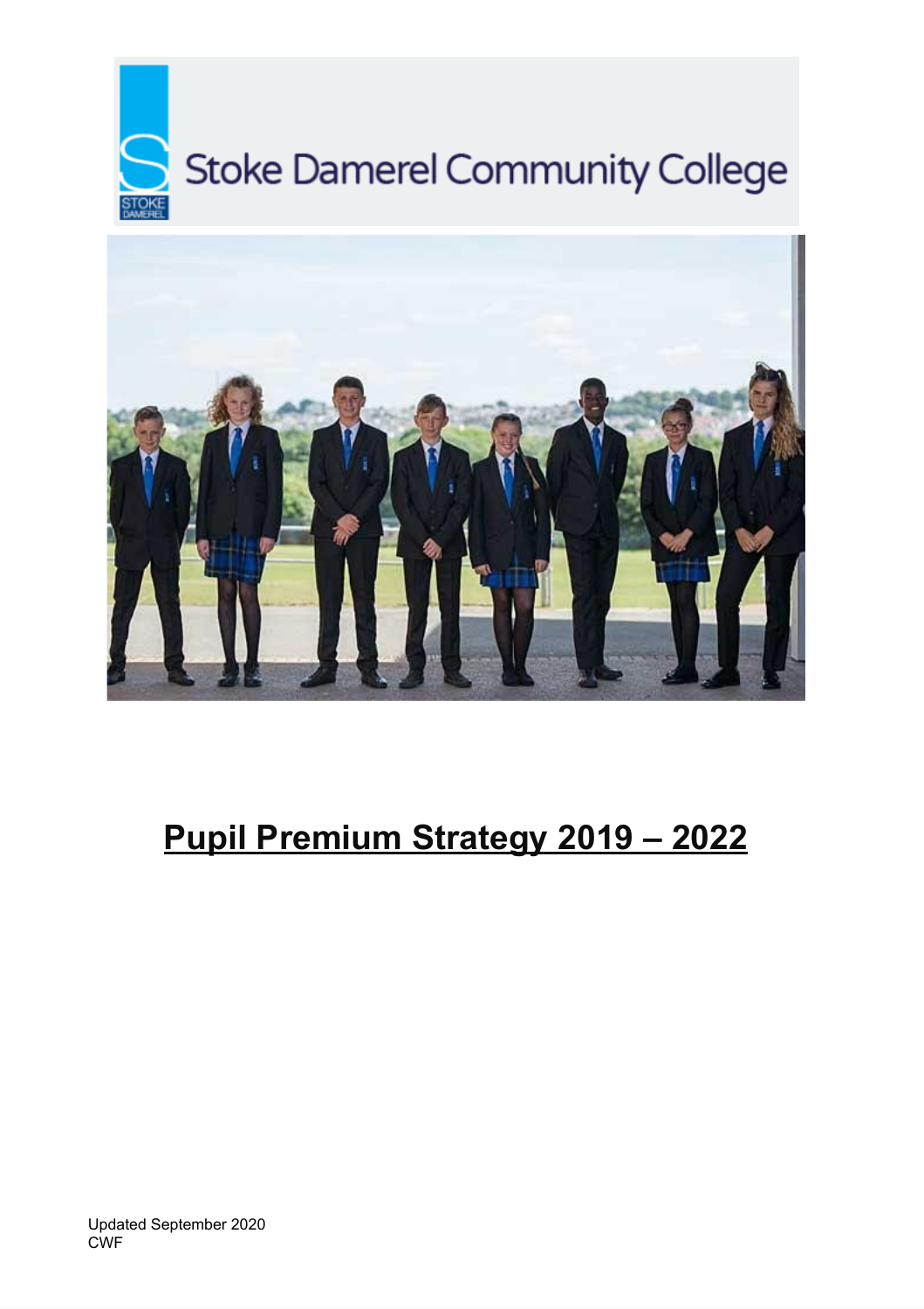# **What is Pupil Premium?**

# **Pupil premium funding is a national initiative, launched in 2011, designed to raise attainment for all disadvantaged pupils.**



*'Closing the attainment gap between disadvantaged children and their peers is the greatest challenge facing English schools. The gap is stubborn because its causes are entrenched and complex, and most lie beyond the control of schools and educators.*

*However, it is clear that schools can make a dif erence. In England, the gap has closed in both primary and secondary schools since the introduction of the Pupil Premium, and in every part of the country schools have demonstrated how great teaching and careful planning can make a huge impact*

*on the outcomes of disadvantaged children.'*

# **Education Endowment Foundation – The EEF Guide to Pupil Premium Funding**

https://educationendowmentfoundation.org.uk/public/files/Publications/Pupil\_Premium\_G [uidance\\_iPDF.pdf](https://educationendowmentfoundation.org.uk/public/files/Publications/Pupil_Premium_Guidance_iPDF.pdf)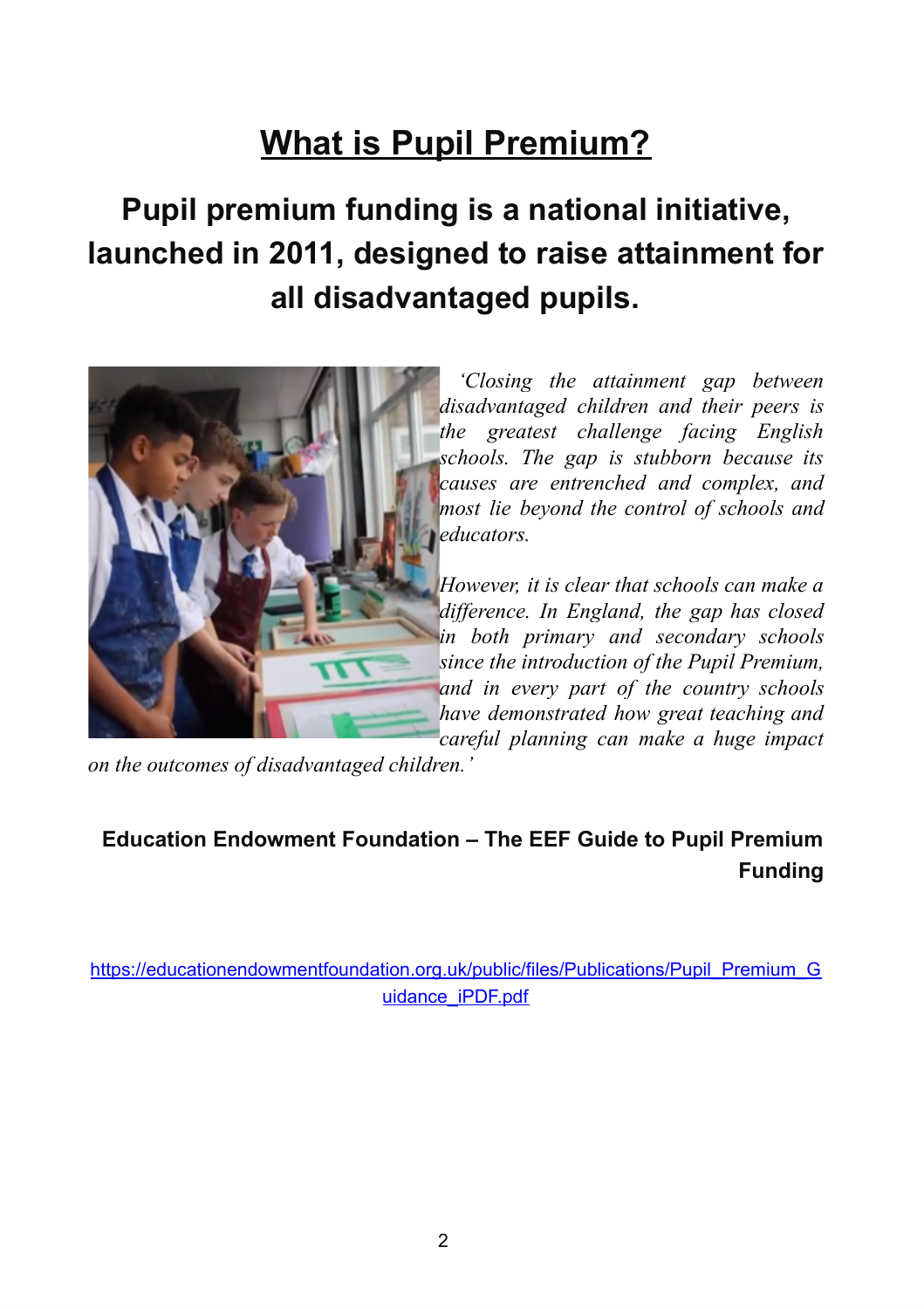# **Barriers**

According to research from the EEF and Marc Rowland barriers to learning can be broadly broken down into three categories: –

Pupils and families (for example, vocabulary, oral language, access to resources, broader background subject knowledge)

Community (for example, transport, housing, quality of early years provision, quality of employment opportunities)

In school (for example, access to high quality teaching, levels of expectations, streaming and labelling, negative perceptions of families)

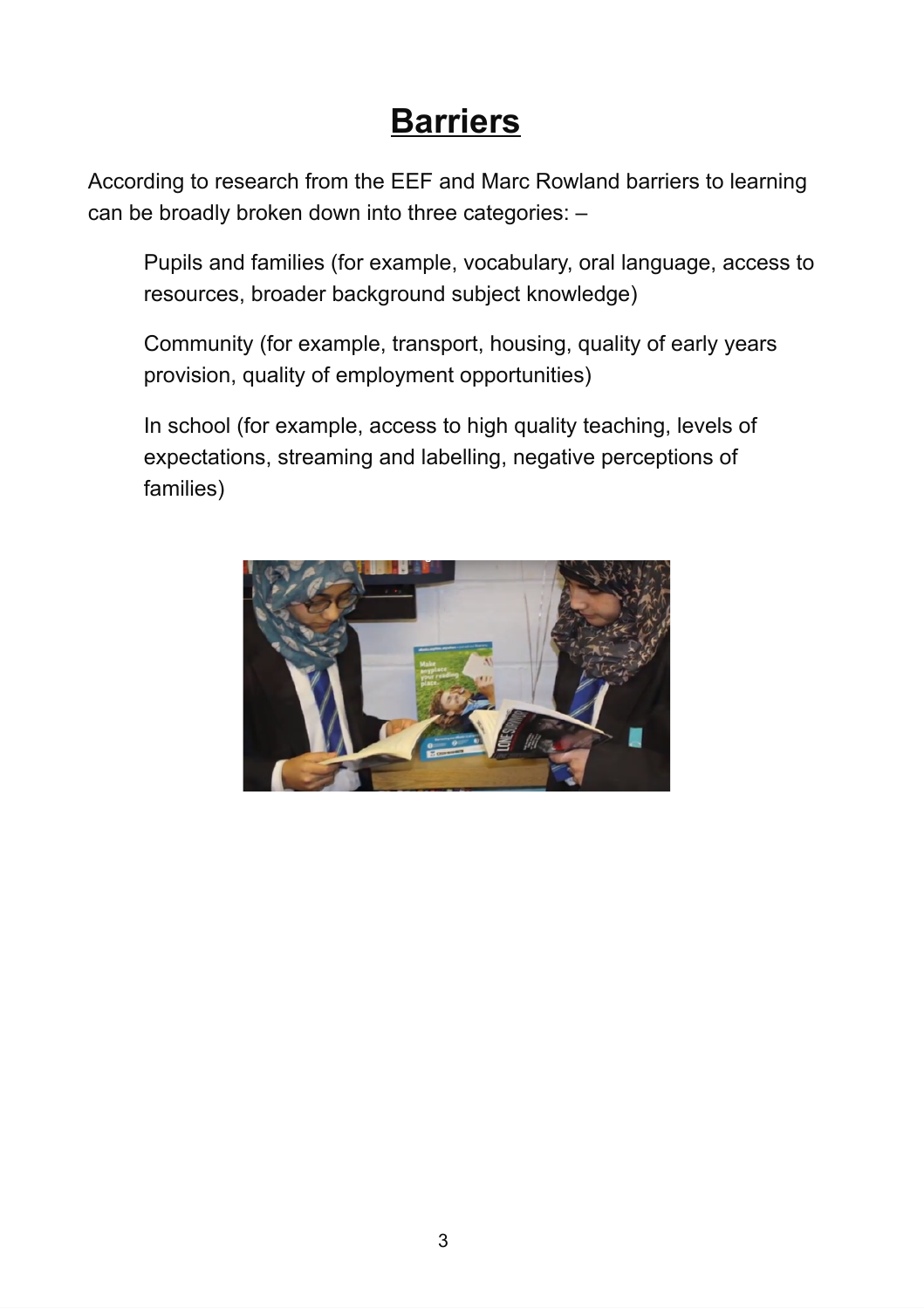### **School overview**

| <b>Metric</b>                               | Data                                          |
|---------------------------------------------|-----------------------------------------------|
| School name                                 | <b>Stoke Damerel Community College</b>        |
| Pupils in school                            | 1332                                          |
| Proportion of disadvantaged pupils          | 51.5%                                         |
| Pupil premium allocation this academic year | £506,727                                      |
| Academic year or years covered by statement | $2019/20 - 2021/22$                           |
| Publish date                                | September 2019                                |
| Review date                                 | September 2020 (Reviewed 2020 next<br>Sep 21) |
| Statement authorised by                     | <b>Craig Follett</b>                          |
| Pupil premium lead                          | <b>Craig Follett</b>                          |
| Governor lead                               | Jan Cole (Chair)/Sandra Trathen               |

### **Disadvantaged pupil performance overview for last academic year (2020)**

| Progress 8                                  | $-0.18$           |
|---------------------------------------------|-------------------|
| Ebacc entry                                 | 17%               |
| Attainment 8                                | 36.91 (Nat 36.68) |
| Percentage of Grade 5+ in English and maths | 9%                |

## **Strategy aims for disadvantaged pupils**

| Aim                                            | <b>Target</b>                                                               | <b>Target date</b>                 |
|------------------------------------------------|-----------------------------------------------------------------------------|------------------------------------|
| Progress 8                                     | Achieve positive<br>progress for each<br>disadvantaged child                | August 2022 - reviewed<br>annually |
| <b>Attainment 8</b>                            | Achieve national average<br>for attainment for all pupils                   | August 2022 - reviewed<br>annually |
| Percentage of Grade 5+ in<br>English and maths | Achieve average English<br>and maths 5+ scores for<br>similar schools       | August 2022 - reviewed<br>annually |
| Other                                          | Improve attendance to<br>national average                                   | August 2022 - reviewed<br>annually |
| Ebacc entry                                    | Increase the percentage<br>of students sitting the<br><b>EBACC</b> annually | August 2022 - reviewed<br>annually |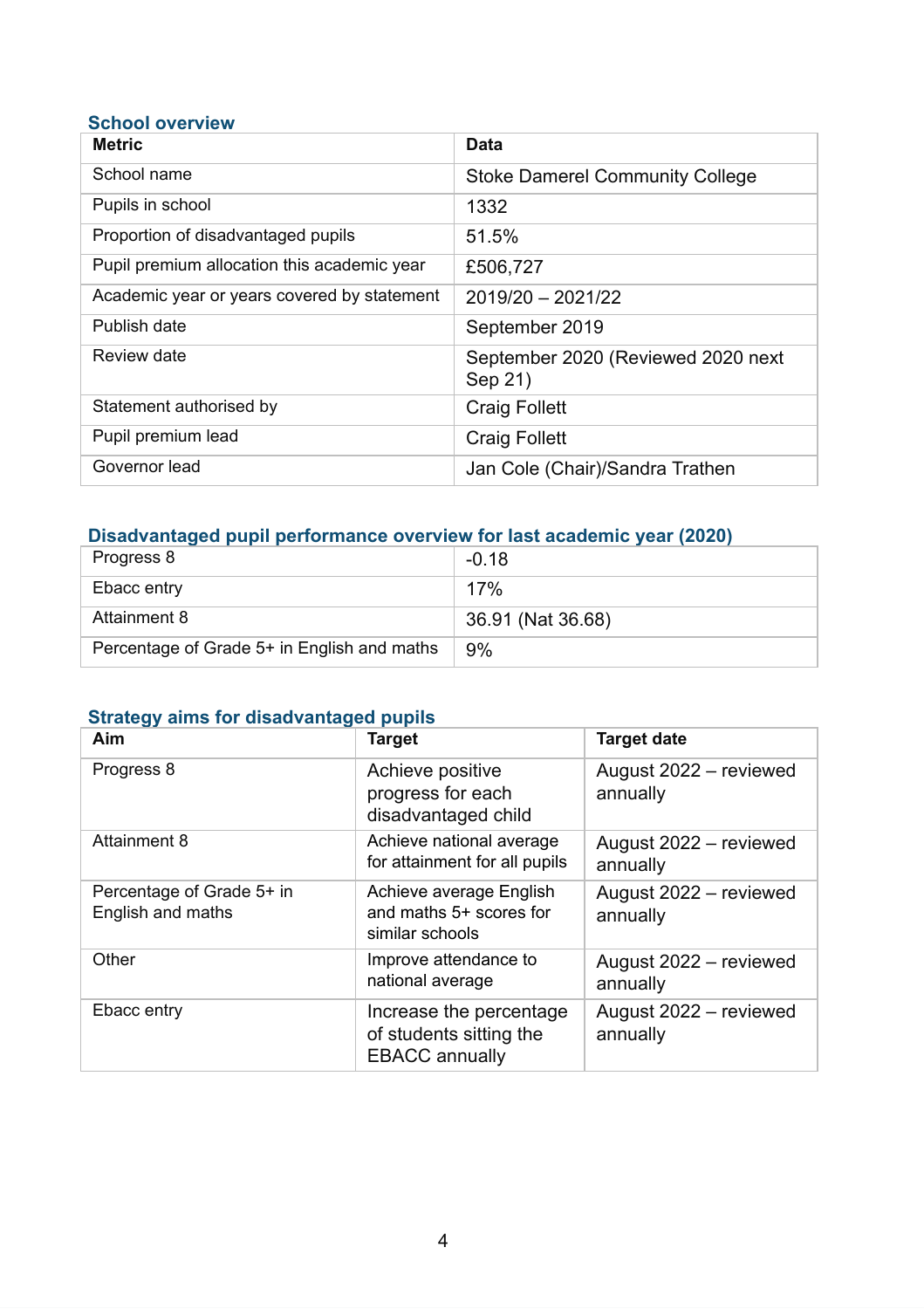## **Teaching priorities for current academic year**

| <b>Measure</b>             | <b>Activity</b>                                                                                                                                                                  |  |
|----------------------------|----------------------------------------------------------------------------------------------------------------------------------------------------------------------------------|--|
| <b>Priority 1</b>          | Literacy $-$ all teachers are teachers of literacy                                                                                                                               |  |
| <b>Priority 2</b>          | All teachers to receive 12 development drop ins<br>throughout the year to improve the quality of<br>teaching and learning in every classroom across the<br>College               |  |
| Barriers to learning these | Staff subject knowledge regarding literacy.                                                                                                                                      |  |
| priorities address         | Time – ensuring staff are appropriately trained to<br>give developmental feedback and staff have time to<br>carry out the drop ins and give effective and<br>purposeful feedback |  |
|                            | In school (for example, access to high quality<br>teaching, levels of expectations, streaming and<br>labelling, negative perceptions of families)                                |  |
| Projected spending         | £255,458                                                                                                                                                                         |  |

## **Targeted academic support for current academic year**

| <b>Measure</b>                                   | <b>Activity</b>                                                                                                                                                                                                                                        |
|--------------------------------------------------|--------------------------------------------------------------------------------------------------------------------------------------------------------------------------------------------------------------------------------------------------------|
| Priority 1                                       | Recruitment and development of specialist Phonics<br>and Numeracy teachers. Before school and after<br>school specialist intervention for those below age<br>expected. As well as 4 tutor groups in year 7 with<br>only 5 students to support reading. |
| <b>Priority 2</b>                                | Implement DEAR time, tutor time reading of classics<br>and NGRT tests to track and monitor reading ages.                                                                                                                                               |
| Barriers to learning these<br>priorities address | Literacy and numeracy skills entering Year 7 are<br>lower for pupil's eligible for PP than for other pupils,<br>which prevents them from making good progress<br>throughout their years at SDCC and they are already<br>switched off reading.          |
| Projected spending                               | £116,148                                                                                                                                                                                                                                               |

### **Wider strategies for current academic year**

| <b>Measure</b>                                   | <b>Activity</b>                                                                                                                                         |
|--------------------------------------------------|---------------------------------------------------------------------------------------------------------------------------------------------------------|
| Priority 1                                       | Magic Breakfast – implement effectively and<br>increase the number of students taking advantage of<br>the magic breakfast scheme.                       |
| Priority 2                                       | Attendance – improve levels of attendance for<br>disadvantaged students                                                                                 |
| Barriers to learning these<br>priorities address | Lack of enrichment opportunities and the<br>opportunities these create. Removal of any financial<br>barriers for school or extra-curricular activities. |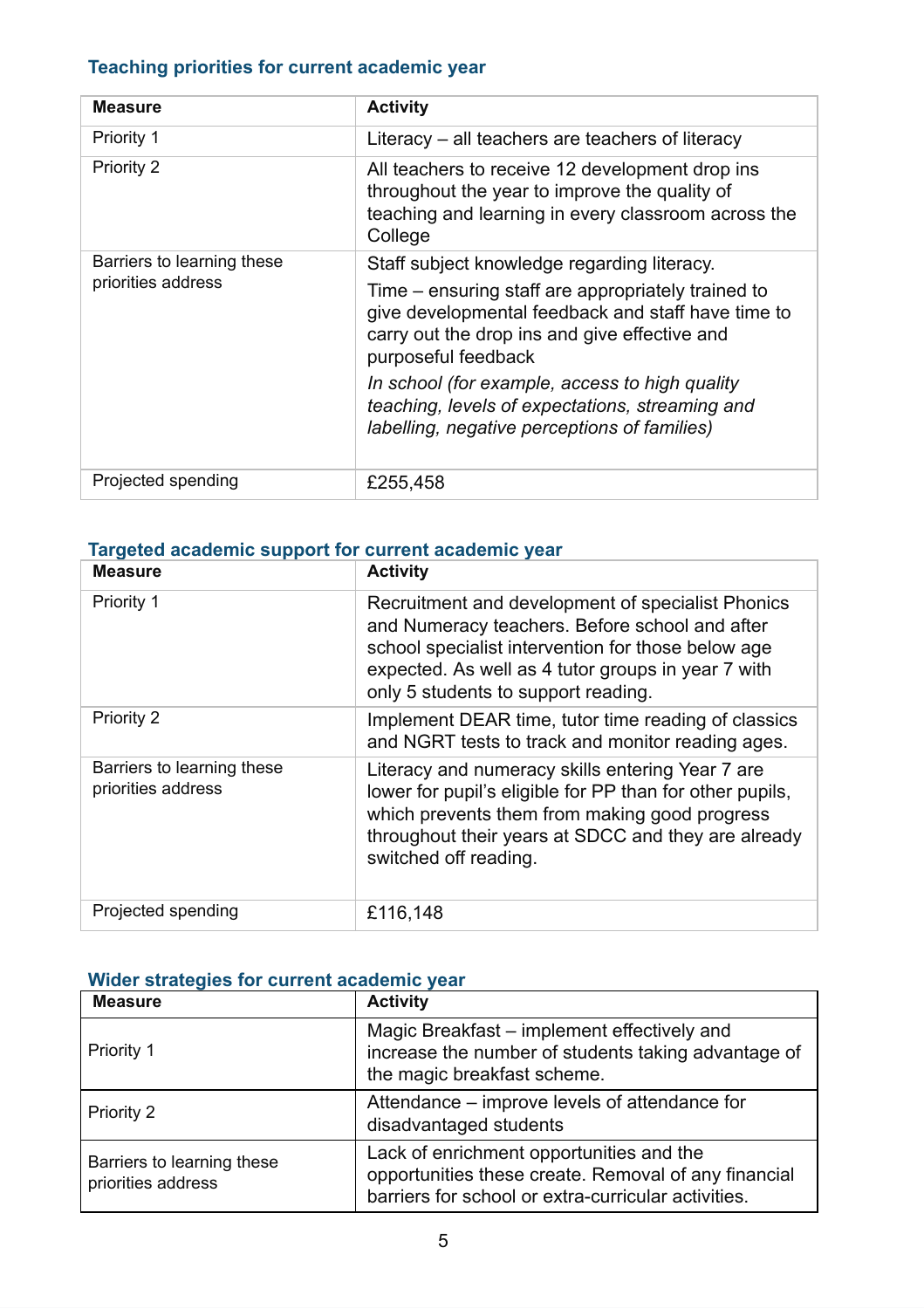|                    | No student needs to start the day hungry. |
|--------------------|-------------------------------------------|
|                    | Improved attendance.                      |
| Projected spending | £134,851                                  |

## **Monitoring and implementation**

| Area             | <b>Challenge</b>                                                           | <b>Mitigating action</b>                                                                                                           |
|------------------|----------------------------------------------------------------------------|------------------------------------------------------------------------------------------------------------------------------------|
| Teaching         | Time given to enable staff<br>training and time to implement<br>strategies | Curriculum have directed time<br>between 3pm and 4pm to allow<br>any training and support to take<br>place.                        |
|                  |                                                                            | Use of INSET is dedicated to<br>teaching principles.                                                                               |
|                  | Students attending after and<br>before college support.<br>Staff absence   | Over staffed and ensured team<br>teaching opportunities in these<br>sessions to always have them<br>covered with specialists.      |
| Targeted support |                                                                            | Students can opt for the other<br>session if they are unable to<br>make one. Coincides with Magic<br>Breakfast to further support. |
|                  | Engaging the families facing most<br>challenges                            | Working closely with A4A around<br>strategies to engage.                                                                           |
| Wider strategies |                                                                            | MAST programme focusing on<br>enhanced transition so that we<br>know our families well on arrival.                                 |

## **Review: last year's aims and outcomes**

| Aim | <b>Outcome</b> |
|-----|----------------|
|     |                |
|     |                |
|     |                |

*Last year on previous documentation and analysis of 2018/19 follows.*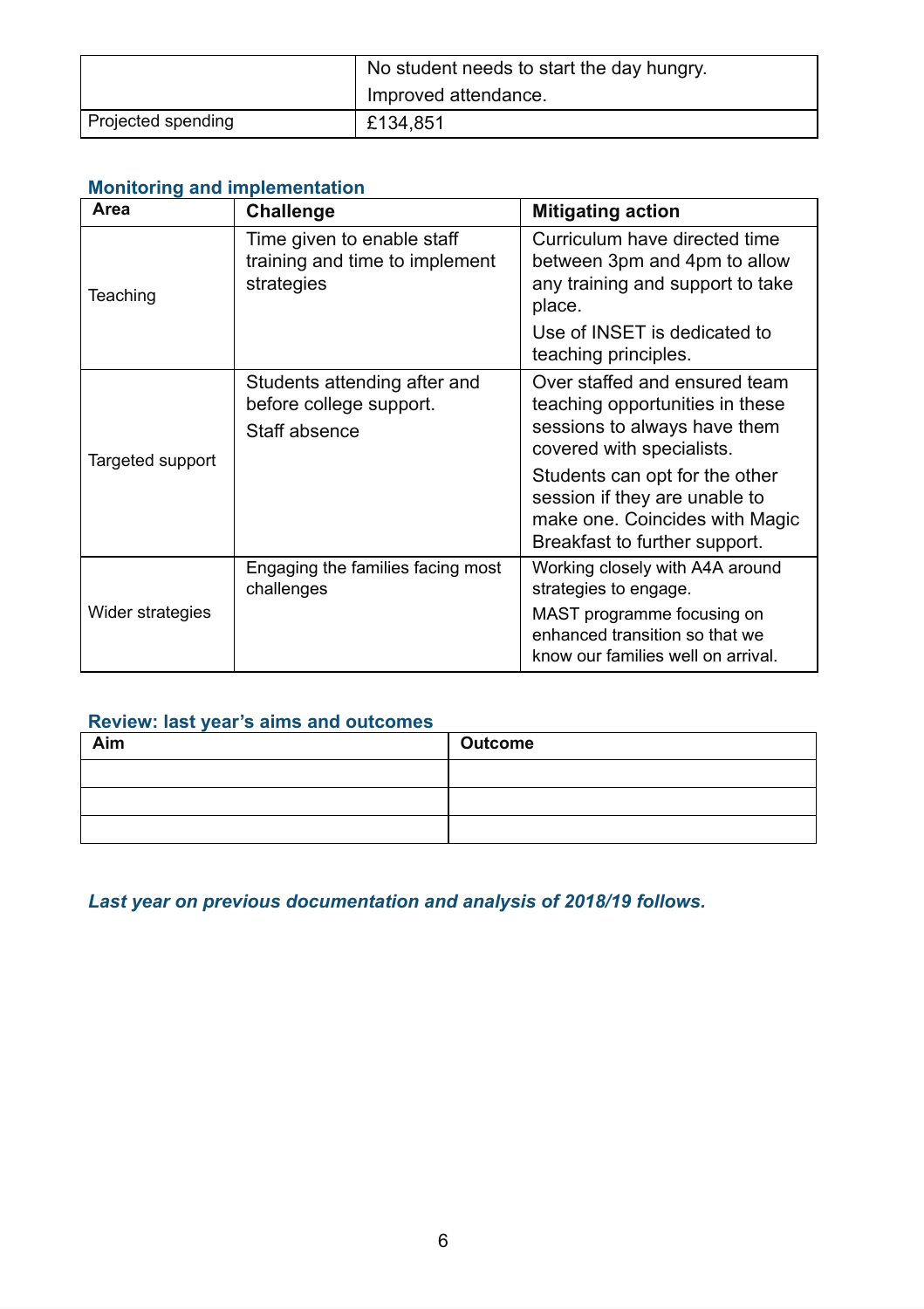# **Covid Addendum 2020**

In light of the national pandemic we made some additions to our pupil premium strategy.

Whilst in lockdown we;

- Gave grab bags to all students who were pupil premium and gave them out through reception.
- Organised food hampers for those in need.
- Each student received a weekly phone call from their tutor and we insisted that both student and parent/carer were spoken to.
- Audited who had access to online learning materials and organised for the drop off of both a laptop and dongle where needed.
- Over 70 students onsite for educare which we continued to run during both the Easter holidays and May half term.

Post Lockdown we;

- Added a lesson of 'Study Skills' on the students timetable where we teach students how to learn independently.
- Changed the school day to ensure they are with their tutor at the beginning and the end. This not only gives them a consistent start and finish with somebody they know well but also means we have put more emphasis on reading to improve key literacy skills.
- All parents were contacted after 4 weeks of our return for an individual conversation and 'check-in'
- We continued to serve hot meals in our canteen as we know that for some students this was their only hot meal of the day.
- We have appointed staff in leadership positions to increase our extra curricular provision.
- We provided all students with a face mask.
- We have ensured all students still have a device at home to enable them to work online.
- We have taught students how to work online and access live lessons in the event of further lockdowns.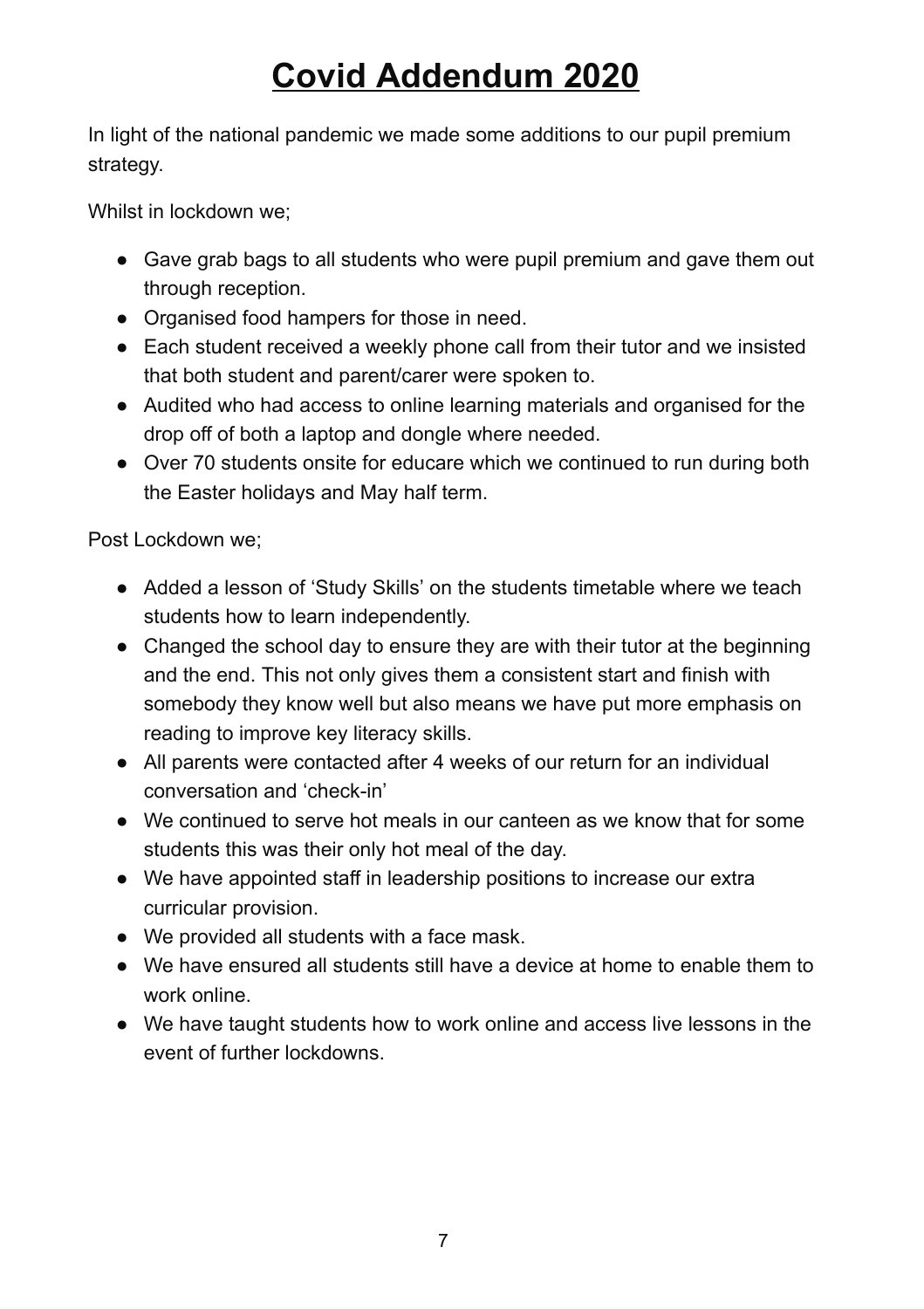## THE PUPIL PREMIUM







# **Review: last year's aims and outcomes**

#### **Performance Analysis 2018/19**

| <b>Disadvantaged Students 79</b>   | 2018    | 2019    | 2020    |
|------------------------------------|---------|---------|---------|
| Progress 8                         | $-0.63$ | $-0.48$ | $-0.18$ |
| <b>Attainment 8</b>                | 34.29   | 35.18   | 36.91   |
| % achieving 9-5 in English & Maths | 16%     | 12%     | 10      |
| % achieving 9-4 in English & Maths | 32%     | 42%     | 34      |

**Key Points**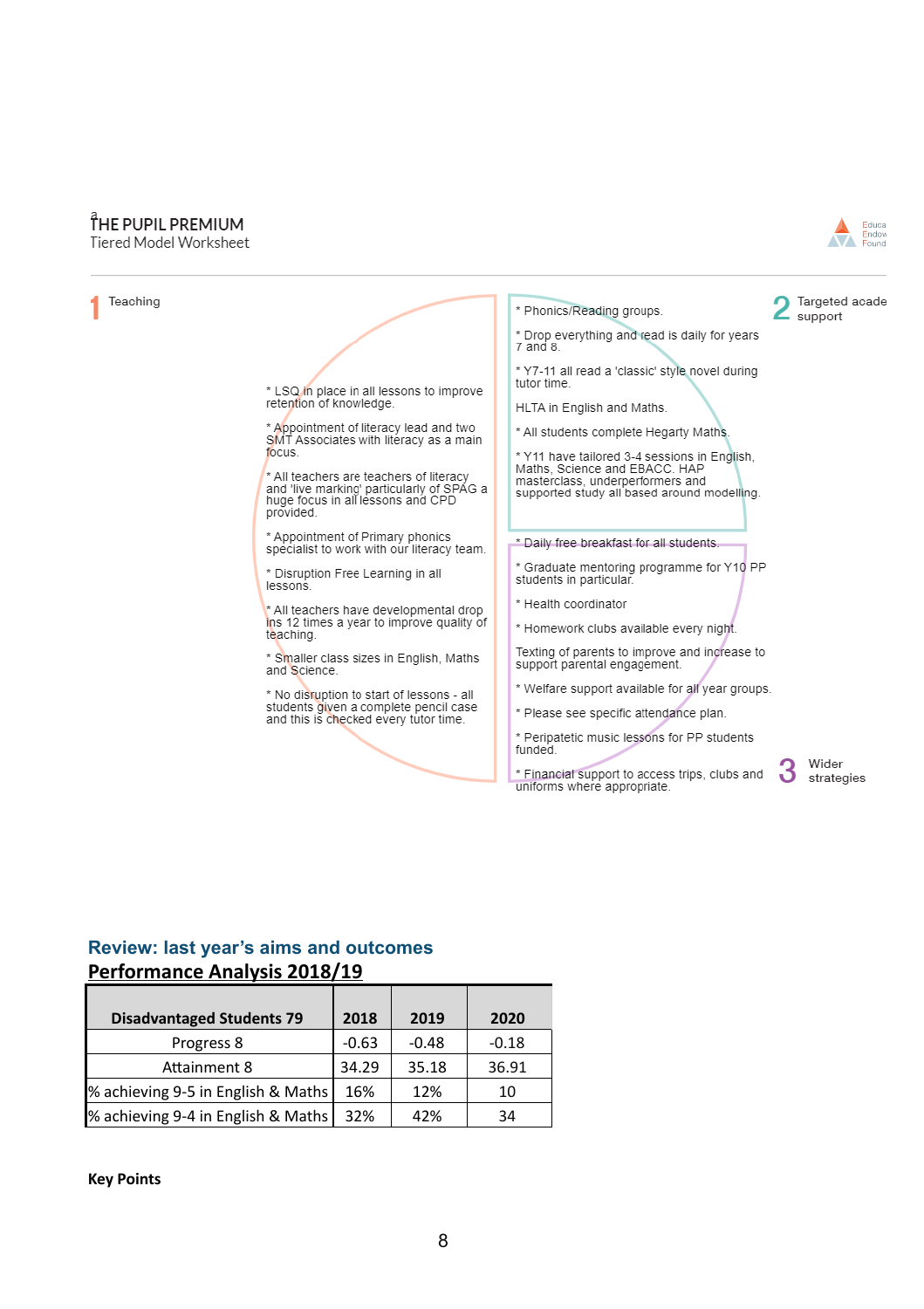- The improvement between 2018 and 2020 results shows a marked improvement on all measures but 5+ Eng/Ma
- Compared to national averages our disadvantaged pupils attain at a lower level but this gap has reduced.
- The gap between disadvantaged and other students has decreased slightly and has a smaller gap than national.
- The progress of PP HAP students remains an area of focus.
- The attainment of disadvantaged pupils in 2019 continued on an upward trend.

#### Pupil Premium Summary - Strategies and Impact in More Detail

#### Magic Breakfast (new initiative started Easter 2019)

We offer a free breakfast for all of our students, ensuring they have a healthy meal at the start of the day. Uptake of over 500 in week 1 and this is increasing weekly.

#### Achievement for All

Pilot project designed at engaging hard to reach parents. Supported through monthly visits by Ofsted Inspector John Cavill. Training given to staff on how to hold 'structured conversations'. Regular learning walks, booklooks and feedback given by John Cavill. Impact - John Cavill feedback attached and examples of structured conversations

#### Preparation for Learning

Whilst all students in the College were given full pencil cases, we now have a shop in reception selling these items at cost price. This ensures PP students do not feel singled out but now have all of the equipment and can purchase easily anything they lose. Year teams support where necessary if a student is unable to purchase a replacement pen etc.

Impact - All students are equipped for learning ensuring a much quicker start to the lesson. No time is lost lending equipment. The presentation in books has since improved dramatically, particularly PP students.

#### Weekly Booklook

In each year group we have matched up a PP student with a non-PP student with exactly the same starting point. We focus on a year group a week and unpick where the gap starts. Teachers and students are given feedback where appropriate.

Improvement seen in presentation through weekly booklooks and supported by John Cavill's feedback.

#### Extra Curricular

Additional funding given to students/clubs to support the engagement of pupil premium students within these activities. Research shows that this sense of belonging has a positive impact on a Pupil Premium students outcomes

41% of our students attend an extracurricular club at least once a week and a large majority attend more than once a week. 57% of these students are Pupil Premium. (figures correct Feb 2019)

#### Student Support Advisors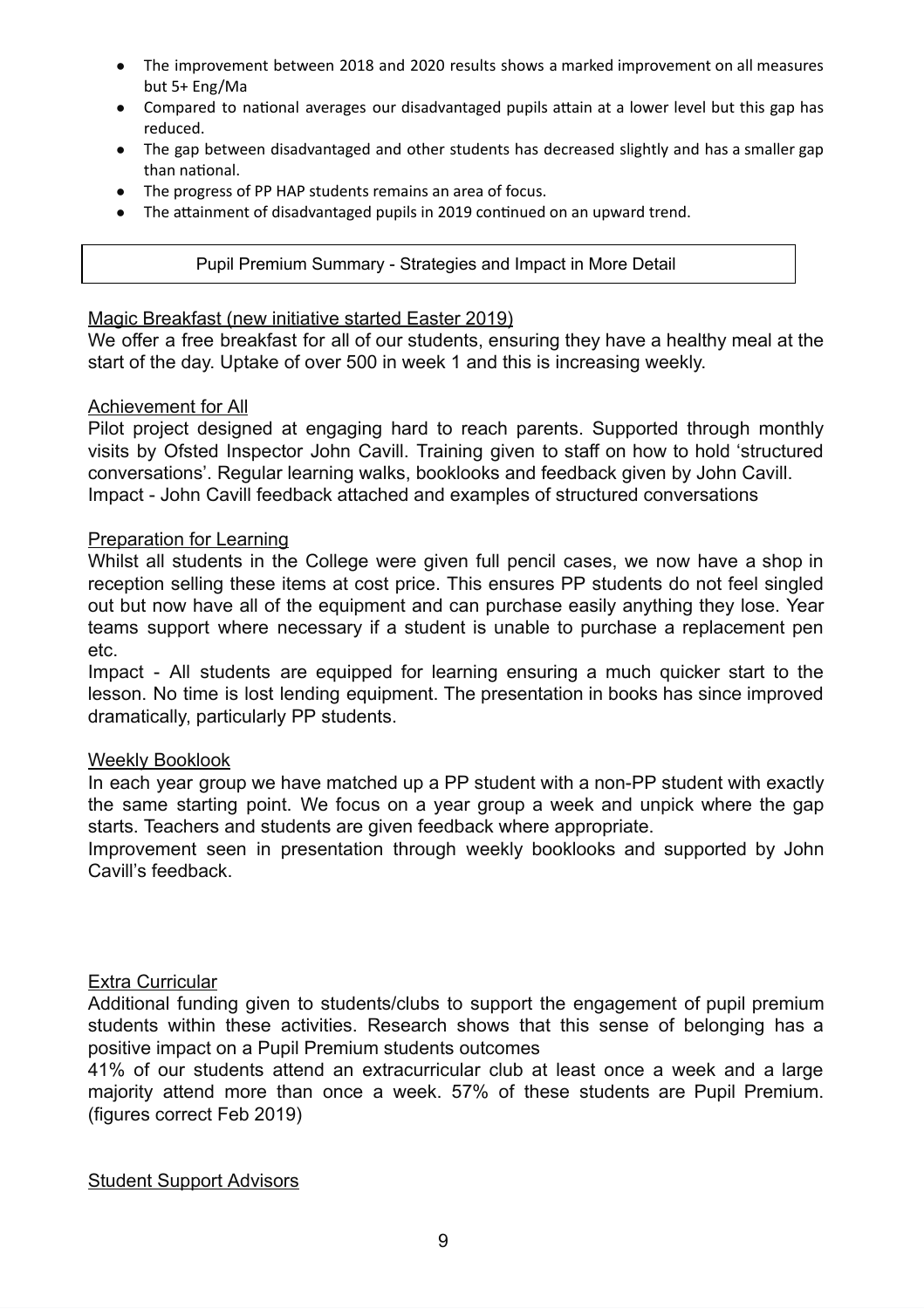Daily issues show that despite approx 48% PP in each year group our SSAs spend 78% of their time supporting PP students. This support is done in a range of ways such as removing barriers to learning, offering emotional support, liaising with parents, improving attendance, coordinating mentoring/counselling etc

#### Attendance

PP attendance is considered during our weekly meetings and some of the support offered has been uniform, bus passes, taxis, & rewards such as cinema tickets and canteen vouchers.

Incentive 'In it to Win it'

Sarah also provides transport and extensive outreach work to families with the majority of cases PP

|           | 2017/18 | 2018/19                                 |
|-----------|---------|-----------------------------------------|
| <b>PP</b> | 92.2    | 92.87                                   |
| All       | 94.7    | 946                                     |
|           |         | Gap closing and PP attendance improving |

#### Removing Barriers

New Pilot following 'By Leaders for Leaders' Conference. At the end of cycle 2 (07/02/19) Learning Managers put each PP student in to a category depending on what their barrier to making progress was. This will then enable bespoke support for each individual child. Example of year group attached.

Impact - New initiative

#### Raising Aspiration

External speakers brought in to raise aspirations and inspire students to aim high. Stephen Seki, 'The fix up' team - Action Jackson to name a few.

All Year 11 had a 20 minute careers interview. PP students done first and extra support given where necessary. All parents invited in and PP parents phoned if they weren't.

Impact - Student voice cannot speak more highly of the sessions. All students have a next steps plan - please refer to careers documentation. Further evidence will be in outcomes.

#### **Examples of Subject Funding**

#### English:

Year 9 PP Girls Book Club - roughly £500 of texts, reading ages were captured at the start of the year, progress to be measured at the end of the programme - this may feed into the start of their year 10 as engagement has been good and the google classroom has been a real success English 5trive Conference, 75% of students will be PP.

Bruff Eng Lang guides - . These will be handed out with guidance on how to effectively use them for all students in lesson time to form part of their FINAL revision months.

Breakfast Club - funded to support with homework and provides breakfast, pastoral and academic support. Attendance is good. *Data shows all students are on or above in over half their subjects (see data sheet)*

Move to half termly homework systems (knowledge organisers) whereby students have an opportunity to catch up with late homework within a cycle to support students, PP in particular.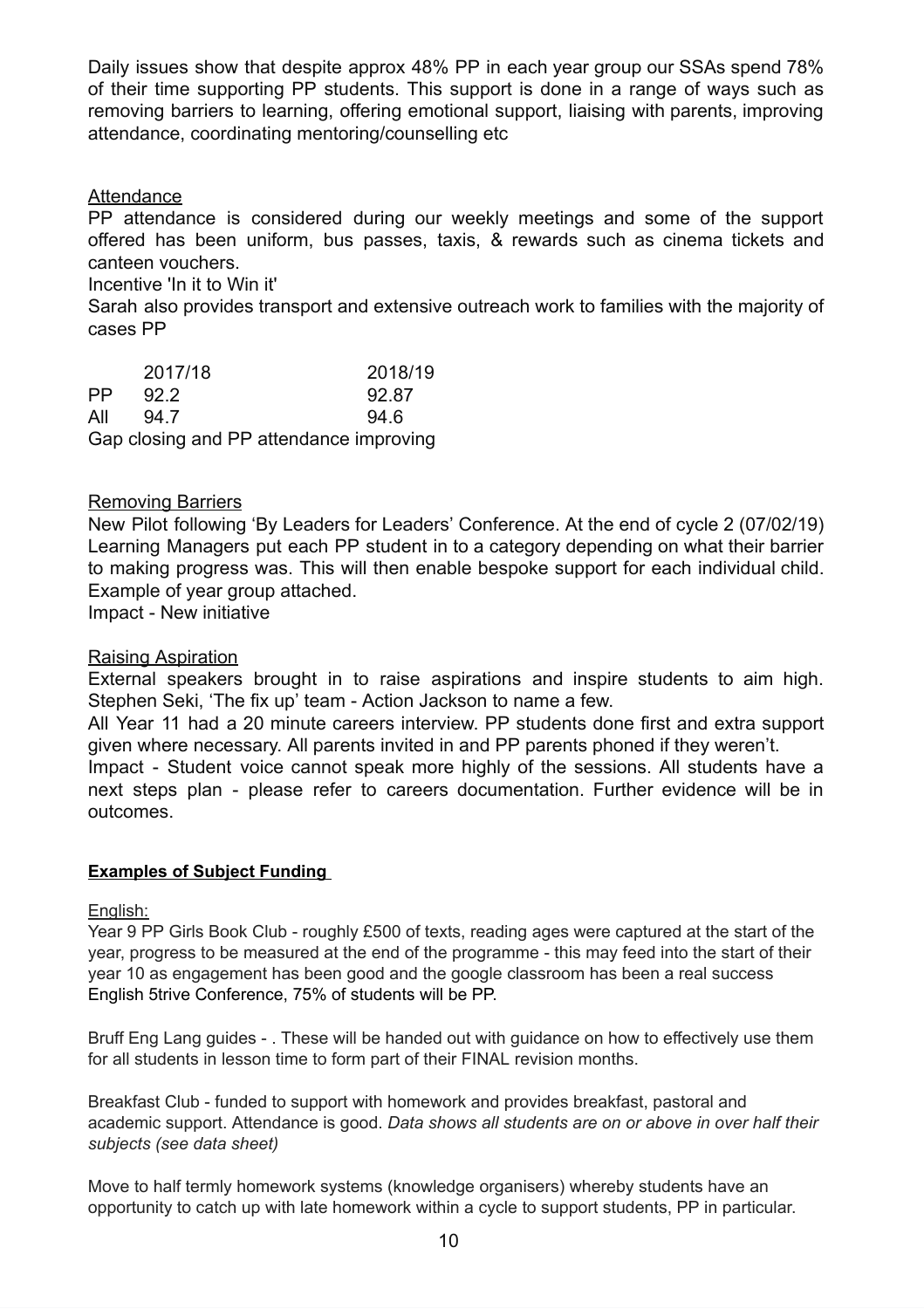Wealth of revision booklets and online support throughout all school holidays so that all children have access to materials and subject specialist help

All year 10 and 11 having a trip to the theatre to watch GCSE text performance

#### Maths:

Hegarty Maths - launch this week, progress yet to be measured - support clubs to help PP Students without ICT or help at home

Revision guides - as above - discounted by PP budget - voluntary contribution only from parents

Homework support (as opposed to detentions) across the Core to support learners with homework rather than penalise as a detention. Students are offered this support in year 7 and obligated to attend with subject specialists in years 8-11 meaning PP students can have help, extra resources and use of ICT as required

Wealth of revision booklets and online support throughout all school holidays so that all children have access to materials and subject specialist help

#### **Geography**

Year 11 small group sessions delivered by a specialist on a 1 to 6 basis, bespoke sessions on a Tuesday evening. *Impact to be analysed in August although projections show improvements are taking place*

#### **Catering**

Fund ingredients to enable students to do cooking £200 per term to cover the cost of ingredients for the extra-curricular 'Cooking Club'. *Impact - raise confidence amongst PP students in Years 7 and 8. Provide important life skills and encourage healthy eating.*

*Year 11 PP outcomes in line with non for Catering*

Drama

It has been about opportunities - using the technical equipment with support, grouping with HAPs, questioning and stretching their responses, pinpointing the right plays for their practical exam in Yr 11, providing opportunities for Yr 10 to showcase acting skills in the December public performance, buying theatre tickets and costumes to support exam criteria.

*Impact - Increased confidence, raising aspiration, awareness and cultural capital. Y11 progress in Drama has a smaller gap for PP v non than other subjects.*

#### **Achievement For All Feedback**

# **Stoke Damerel Community College Achievement for All Review – February 2019**

#### *Context*

Stoke Damerel Community College joined the Achievement for All 'Achieving Schools' programme in September 2018. I have been appointed to act as their Achievement Coach for the two years of the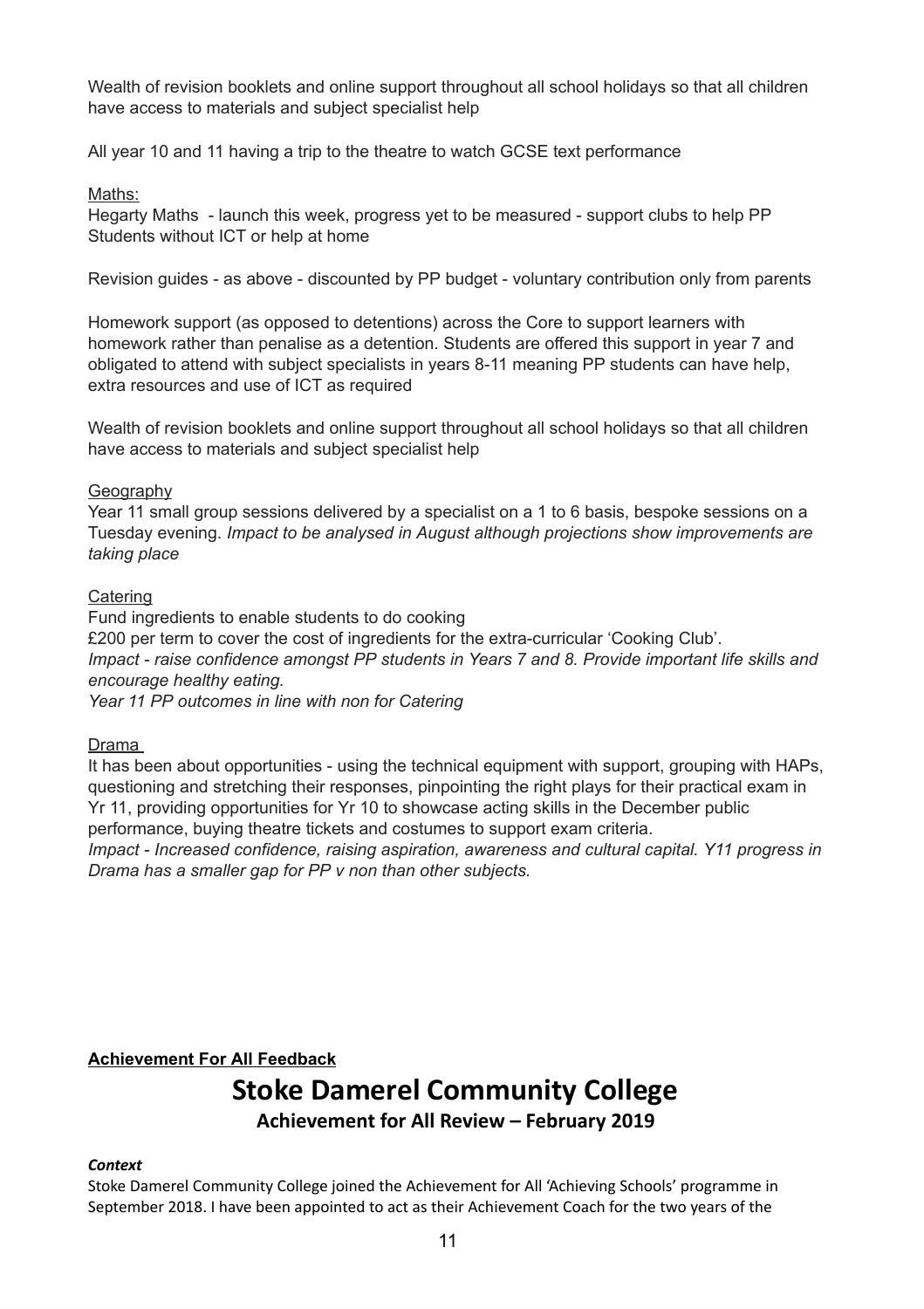programme. The college are receiving 12 visits per year with the main focus on raising the achievement of vulnerable pupils. More specifically for Stoke Damerel, this is supporting the college leaders to effectively diminish the difference in achievement for disadvantaged students. To date, I have made six visits to the college, primarily focused on coaching leaders to improve the quality of teaching, learning and assessment.

The following are some of the improvements and strengths that I have noted during the time since the college joined the programme:

- Senior leaders have high expectations for the college and are united in their pursuit of improved outcomes for all students.
- Students are ready to learn and respond well to good teaching. They arrive at lessons with the correct equipment and have a growing pride in their work. Leaders work in this area, such as the recent ban on mobile phones, continues to improve student focus and engagement.
- Disadvantaged, and other vulnerable students are very clearly idenfied in all monitoring activities. Teachers have improved their teaching for these students, following improved challenge and support by leaders.
- Leaders have 'paired' disadvantaged students with other students from the same/similar starting points. This ensures all monitoring and assessment activities take account of the gap that needs to be narrowed by comparing students' work. In addition, leaders and teachers use the target grades placed on student books to help with idenfying expected outcomes.
- Leaders, at all levels, have a secure knowledge of what good teaching, learning and assessment looks like and have successfully challenged teachers to improve their practice.
- Middle leaders of subjects are ensuring that teaching and learning is improving and better matched to all students, regardless of background or ability.
- Leaders have introduced '10 minute' starting activities in all lessons to ensure a prompt start to the lessons. This is maximising the time that teachers can have a positive effect on improving students' outcomes.
- The quality of assessments made by teachers in books is improving. The college is challenging teachers to focus their comments about pupils' work to focus on what they need to do in order to improve.
- Several members of staff have undergone training on how to better engage with parents to support disadvantaged students' learning. This has started but the impact has not yet been evaluated.

Leaders are aware of what needs to improve still further. I am working with the college on the following areas that are also highlighted within the college development plan:

- Improving still further the challenge, expectations and outcomes for higher prior attaining students.
- Challenging leaders to further diminish the difference between disadvantaged students when compared to other pupils at the school and nationally.
- Improving the impact of students' responses to teacher feedback on raising achievement.
- Supporting leaders to provide greater capacity and drive faster improvements within their area of responsibility.
- Challenging leaders to further improve the college's engagement with parents to support their children's learning.

John Cavill Achievement Coach Achievement for All.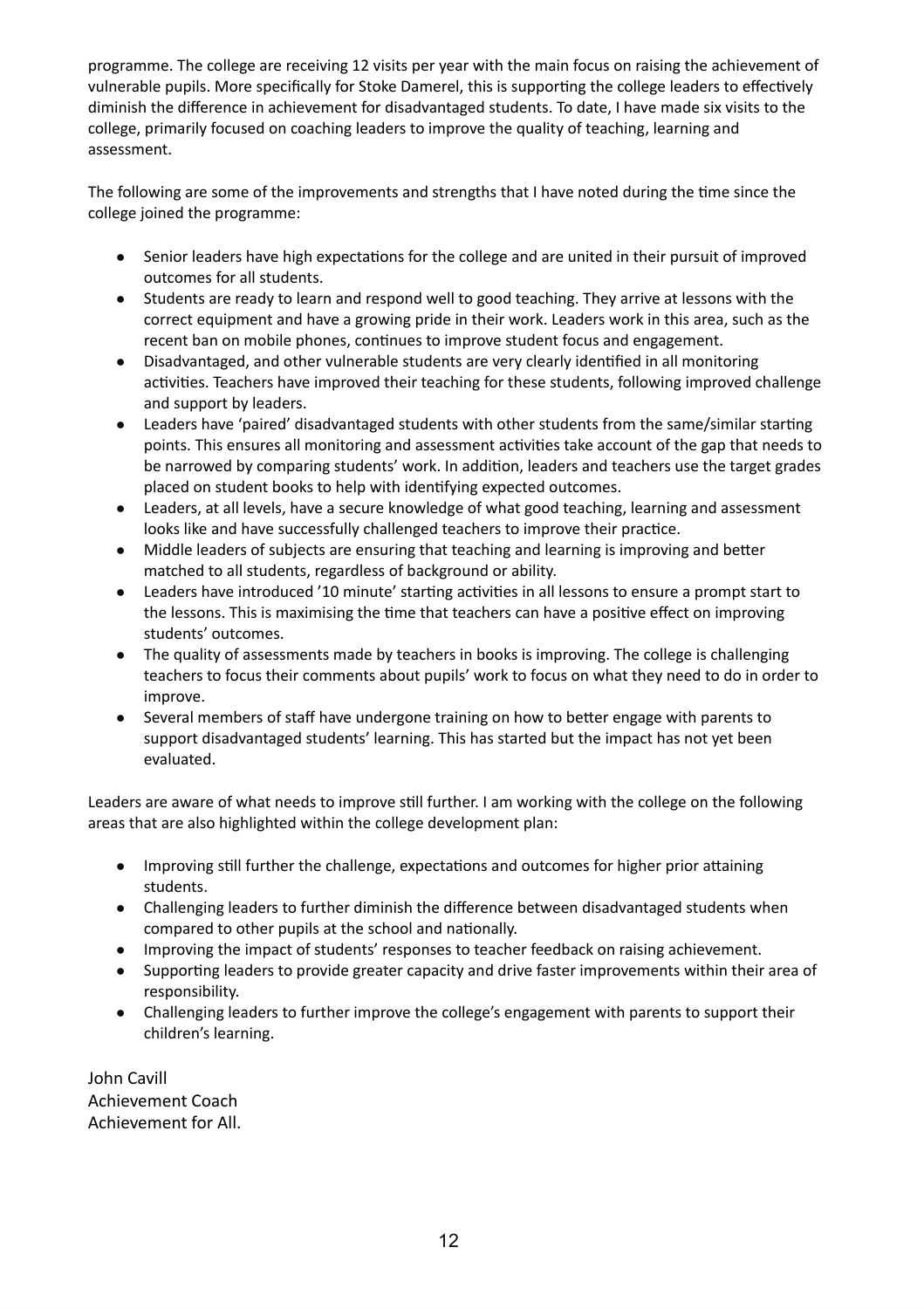# **Stoke Damerel Community College**

**Achievement for All Review – June 2019**

## **Achieving Schools**

| <b>IMPACT</b>                                                                                                                                         |   |    |   |  |  |
|-------------------------------------------------------------------------------------------------------------------------------------------------------|---|----|---|--|--|
| Based on your review of progress enter the following summary data:                                                                                    |   |    |   |  |  |
| More than<br>The number of targeted learners whose<br>Less than<br><b>Expected</b><br>progress since their baseline has been:<br>expected<br>expected |   |    |   |  |  |
| English                                                                                                                                               | 9 | 27 | 9 |  |  |
| <b>Maths</b>                                                                                                                                          | 8 | 28 | 9 |  |  |
| The number of structured conversations since the last termly review (where<br>applicable):                                                            |   |    |   |  |  |
| 0                                                                                                                                                     |   |    |   |  |  |
| Individual impact stories about learners, their parents/carers or others:                                                                             |   |    |   |  |  |

**Improved systems to support consistent approaches to teaching and learning has been welcomed by students, teachers and parents. An example of how well this has impacted can be seen from the improvement from low starting points of a Year 8 boy who is now exceeding all expectations in both English and mathematics. This improvement has been rapid and has been secured for many students at the college.** 

### **ACHIEVEMENTS AND SUCCESSES:**

(What achievements and successes have there been as a result of working with the Achievement for All Programme?)

| <b>Programme</b><br><b>Element</b>       | <b>Comments</b>                                                                                                                                                                                                                                                                                                                                       |
|------------------------------------------|-------------------------------------------------------------------------------------------------------------------------------------------------------------------------------------------------------------------------------------------------------------------------------------------------------------------------------------------------------|
| Leadership<br>and<br>Management          | Strong leadership has secured a consistent approaches in student<br>behaviour to ensure that all are ready to learn in lessons. Leaders<br>have focused on removing barriers to learning that many students<br>have and classrooms are now calm and productive environments that<br>support improved learning, especially for disadvantaged students. |
| High quality<br>teaching and<br>learning | Teachers have a greater awareness of the individual needs of<br>disadvantaged students. This has been secured through effective<br>strategies in classrooms to focus more on these students.                                                                                                                                                          |
| High quality<br>teaching and<br>learning | Students' written work is much improved. Their spelling, punctuation<br>and grammar is being challenged more robustly by teachers and<br>monitored more effectively by leaders. This has resulted in better<br>quality, and quantity of work being produced by students.                                                                              |
| High quality<br>teaching and<br>learning | Teachers' feedback to students is improved and there is a greater<br>expectation for students to complete the improvement tasks. This is<br>having a positive impact on disadvantaged students who are now<br>better supported through this individualised approach to achieve higher<br>outcomes.                                                    |
| Leadership<br>and<br>Management          | Leaders have made good use of pairing disadvantaged students with<br>other students from the same/similar starting points. This ensures all                                                                                                                                                                                                           |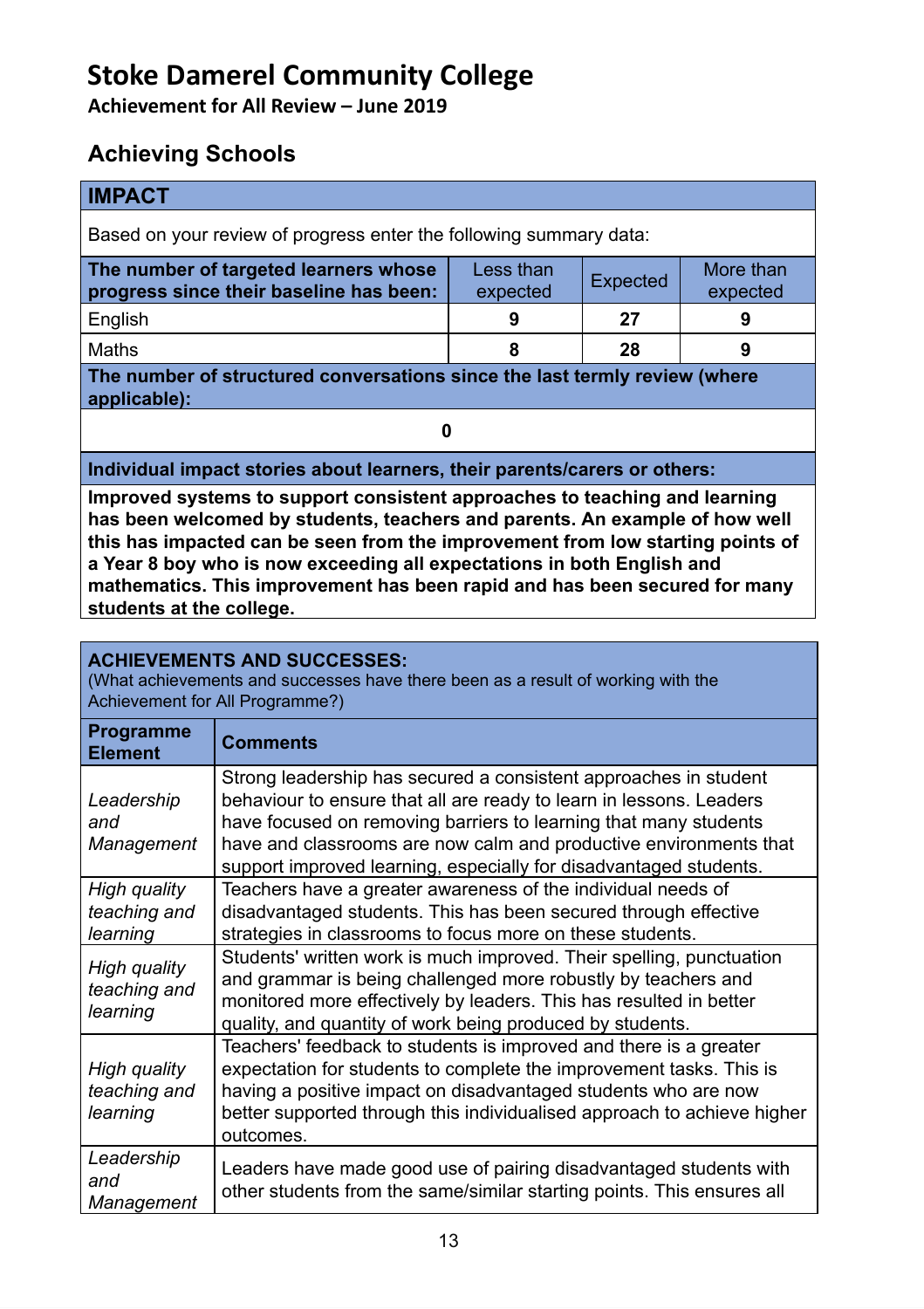| monitoring and assessment activities take account of the gap that |
|-------------------------------------------------------------------|
| needs to be narrowed by comparing students' work.                 |

| <b>AREAS FOR DEVELOPMENT</b><br>(What areas for development do you have planned for next term – coach and Bubble activities) |                                                                                                                                                                                                                                |  |
|------------------------------------------------------------------------------------------------------------------------------|--------------------------------------------------------------------------------------------------------------------------------------------------------------------------------------------------------------------------------|--|
| <b>Programme</b><br><b>Element</b>                                                                                           | <b>Comments</b>                                                                                                                                                                                                                |  |
| High quality<br>teaching and<br>learning                                                                                     | Further develop teachers' skills and understanding of how to plan<br>and deliver lessons that take full account of the needs and barriers<br>faced by disadvantaged students.                                                  |  |
| Leadership and<br>Management                                                                                                 | Support middle leaders to better support and challenge teachers to<br>improve their teaching and learning pedagogy to reflect the needs of<br>disadvantaged students through improved monitoring and evaluation<br>activities. |  |
| Parental<br>engagement                                                                                                       | Improve the engagement of parents of disadvantaged students by<br>reviewing current procedures and developing the practice of<br>structuring the conversations that take place between teachers/tutors                         |  |

## **Pupil Premium Review: Stoke Damerel Community College – 14 th June 2019**

#### **Focus**

and parents.

The focus for the visit was a review of the school's strategy for supporting the progress and attainment of PP students. This was following an Ofsted monitoring visit in February which highlighted a PP review as an important next step for the leadership of the College.

Stoke Damerel serves a very disadvantaged community. Approximately 50% of the school roll is eligible for PP. More than 70 students currently have an EHCP and there are 157 young carers at the College.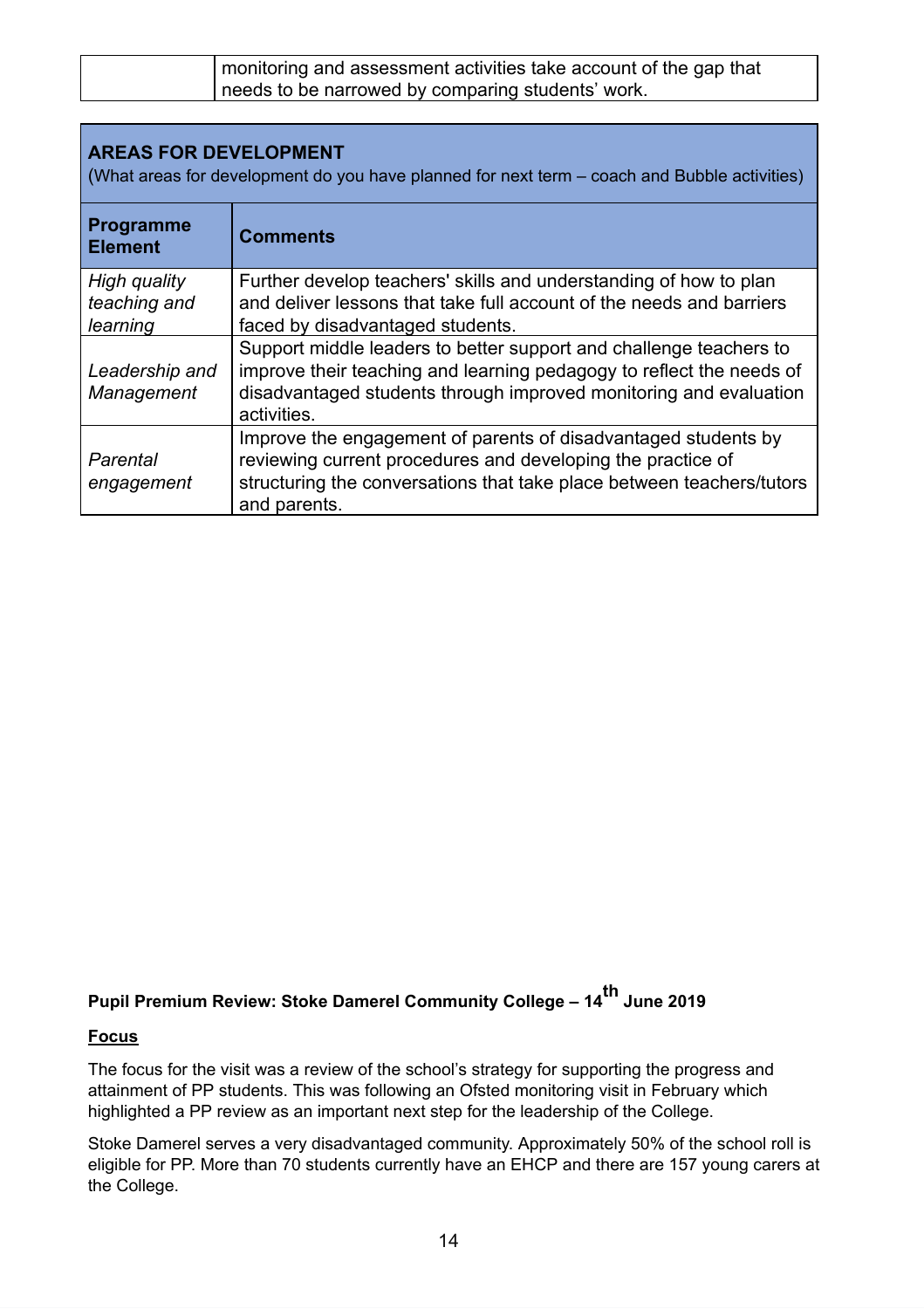The catchment is characterised by:

- High levels of pupil mobility
- High levels of mental health difficulties
- A significantly reduced life expectation than that in other areas of the city
- Substance abuse
- Domestic Violence
- Generational unemployment

### **Evidence**

Over the course of the day I met with Anita Frier, Principal, Craig Follett, VP in charge of PP and curriculum; the current leads of core subjects, and Year 11; Simon Kelly, AP and members of the student welfare and attendance team; and Phil Arnold, AP in charge of Teaching and Learning. I also met with a group of Year 9 and 10 PP students. In the afternoon I visited a number of lessons with Phil Arnold in which I also looked at a range of books in English, Maths and Science.

I was provided with the current performance data for year 10 & 11, and details of the current PP action plan including the planned PP spend and current impact report.

In the lessons that I visited, I was shown teacher folders and seating plans and also looked at a range of books both PP and non PP

### **Summary**

**● There is a clear and universally understood strategy for maximising the life chances of disadvantaged students which is rightly centred on breaking down barriers to learning. This includes, for example providing breakfast for all students, ensuring all students are equipped for learning, a planned approach to developing cultural capital through daily reading of classic texts and a new strategy for Disruption Free Learning**

**● The leadership of PP and monitoring of PP spending is strong. The VP in charge of PP has a robust system for assessing the impact of spending.**

**● The school is acutely aware and has made an accurate assessment of the key areas for development and the areas of the school where there is greatest evidence of impact**

**● Leaders know the school very well and are eager to develop strategies to secure improvement. They are a highly motivated and highly visible team with a clear moral purpose.**

**● The curriculum has been reviewed to ensure that there are a good range of opportunities for more vocational courses and there is an impressive range of choices on offer for students of all abilities. The balance between what works for the school in relation to attainment tables and what students need has been intelligently considered and is well scrutinised – often at individual student level.**

**● The SLT have done a great deal of work on pedagogy and enshrined a set of core principles of great teaching which has been widely shared and understood by staff. This has developed as the result of a partnership with Greenshaw Learning Trust and led to a set of clear non-negotiables and principles for effective teaching which are being consistently applied in lessons.**

**● Tracking for current Year 11 and Year 10 students suggests a significant (by at least half) narrowing of the PP gap in both 2019 and 2020**

**● There has been a strong and consistent focus on literacy development and on developing extended writing. Senior leaders look at books every week and regularly compare PP students with non PP students with exactly the same starting point.**

**● The focus on writing across the College has resulted in KS4 students showing greater resilience in examination situations and senior staff report students writing up to the end of examinations where before they would have given up earlier.**

**● No student has missed an examination in the recent GCSE exam series.**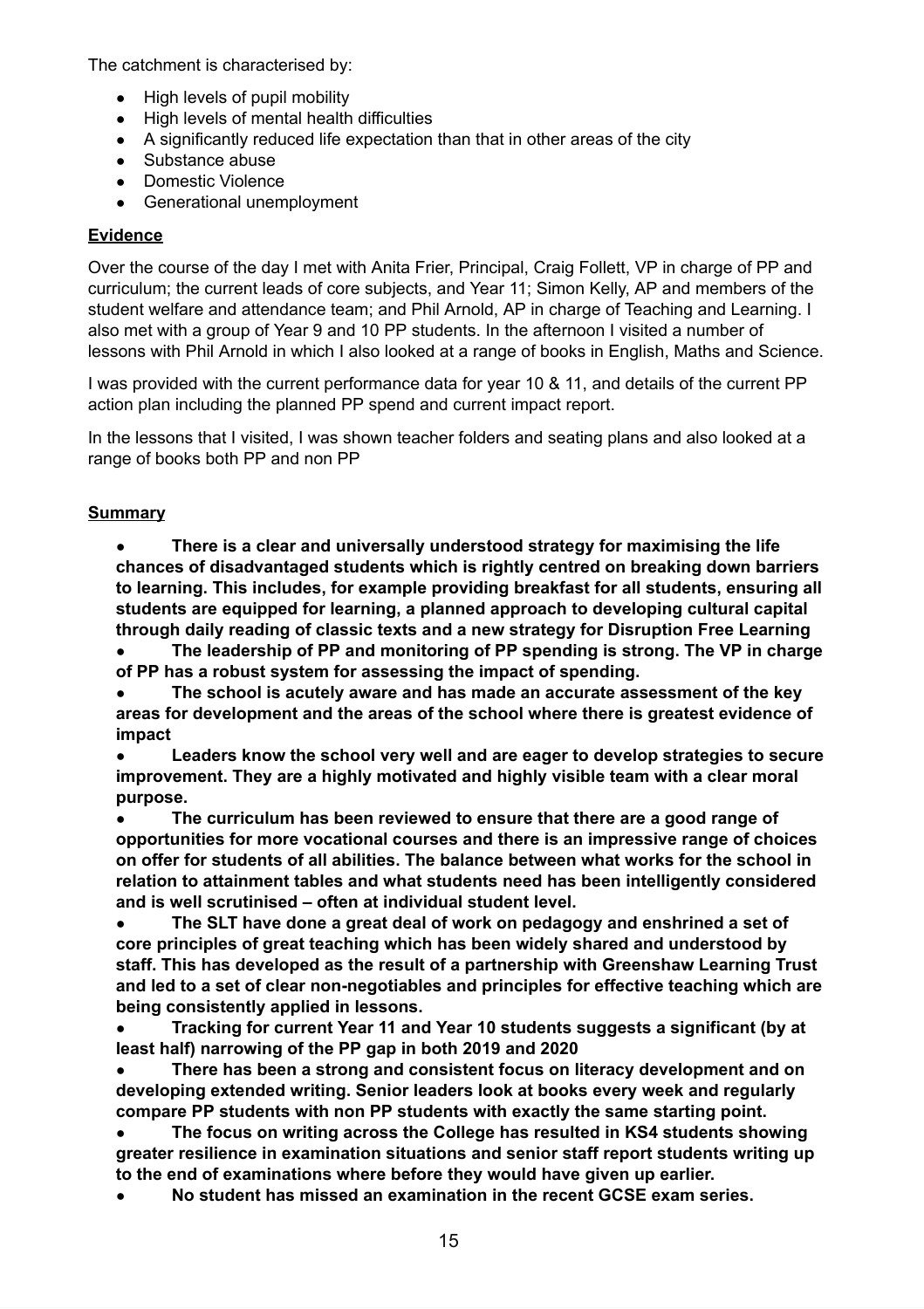**● There is evidence of a growing impact on this in pupil workbooks where work is generally very well-presented and demonstrates good levels of understanding.**

**● Intervention sessions are targeted at PP students although other students are invited to attend.**

**● Leaders report very good attendance at intervention sessions – in some cases 100%**

**● Students are open and friendly and positive about their school. They were articulate and held very strong opinions about the College. They recognised that many of the changes in terms of DfL and banning of mobile phones had resulted in significant improvements to the culture of the school. They spoke confidently and with energy and enthusiasm about the aspects of school life they enjoyed and where they thought it could be improved. They felt safe and were unanimous in their view that there was no bullying and if there was it would be dealt with. They felt that the school supports their health and wellbeing very well.**

**● However, in spite of stated ambitions to succeed, the pupils whom I spoke to were not particularly excited by their lessons. They stated that they did not feel that the school really listens to its students.**

**● The school has done a great deal of intensive work to improve attendance and there are some impressive initiatives to engage positively with the community. Persistent absence in spite of this remains high and key pastoral workers within the college are disappointed that they have not been able to make more inroads into the attendance of some of the young people at the College.**

#### **Key findings**

PP students are a significant group within the school whose underperformance in relation to an already low-performing pupil population has been historically weak.

Leaders are very positive about the school. It is clear that they are absolutely committed to its success. They are open to challenge and willing to consider change to make a difference.

Attendance remains a priority for leaders at the college. Staff work tirelessly to engage with families and get young people into school. This is now starting with identifying and engaging with children at risk at primary school.

The college takes the welfare of its pupils extremely seriously. There is a large and well-resourced welfare team who prioritise breaking down barriers for learning and supporting vulnerable students. Students themselves reported that the school looks after them very well.

Students are positive about the school. They feel that the Disruption Free Learning initiative has had significant success in improving the behaviour in their lessons. However they found it hard to describe a subject that they actively enjoyed

Although there are opportunities for PP students to participate in enrichment activities there may be a lack of buy in for them from a minority of pupils. They either do not value the activities on offer or prefer to focus on academic work. The college has worked hard to extend the opportunities including Duke of Edinburgh scheme, CCF and other innovative activities including a PP girls' reading club.

Students demonstrated good social skills, they were polite and friendly, prepared to engage in conversation and discuss their work and were honest and open about the life of the College

The college has committed to developing literacy skills and in particular using tutor time to build cultural capital through the shared reading of classic texts. Tutors have received training and are expected to plan their reading sessions as they would a lesson.

Senior leaders spend a great deal of time in lessons and regular monitor the quality of teaching and learning across the school. Feedback is focussed on ensuring that there is a single actionable outcome for every teacher following developmental drop ins.